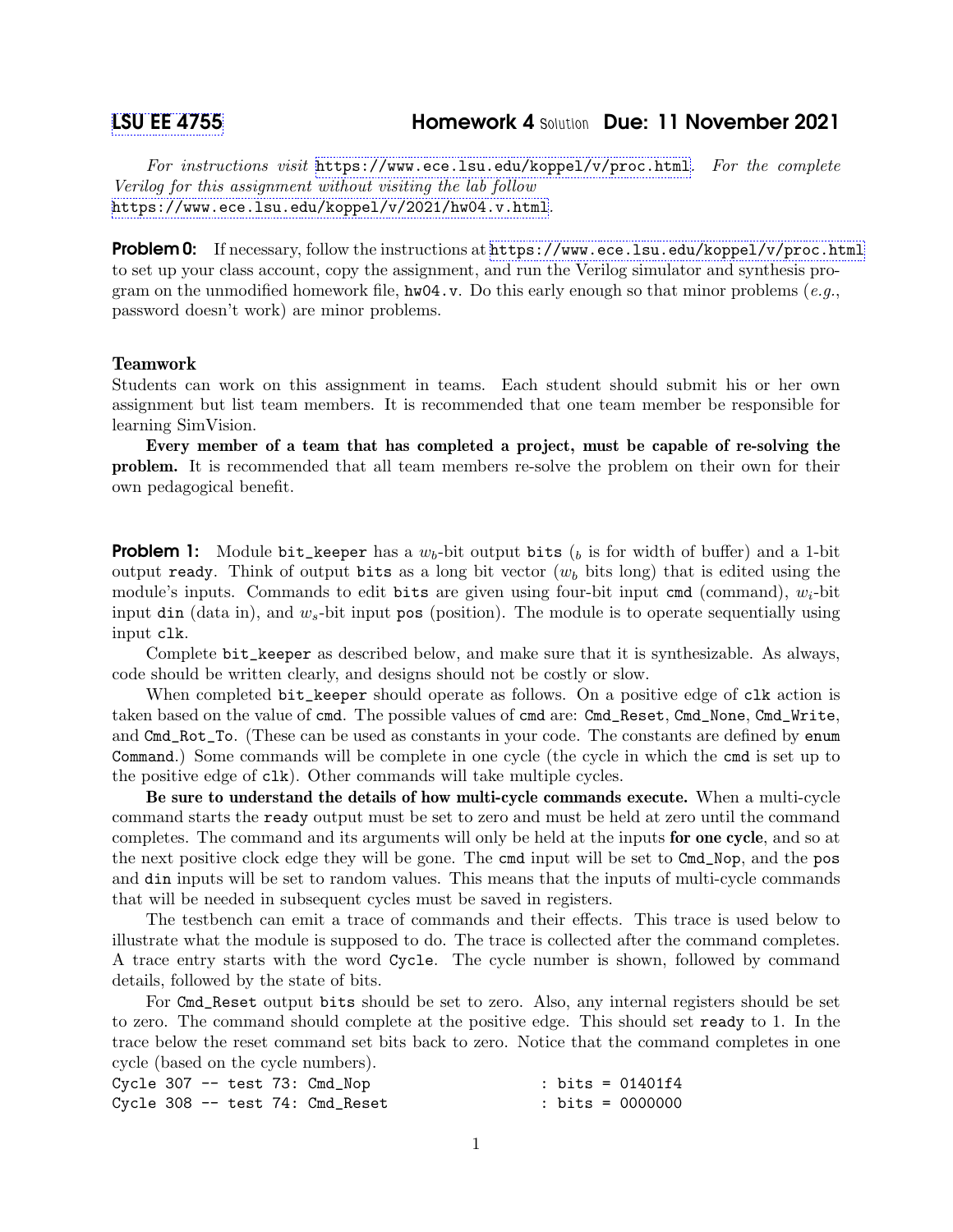For Cmd\_Rot\_To the value in bits must be rotated so that the contents of bits[0] is moved to bits[pos], bits[1] is moved to bits[(pos+1)%wb], and so on. This is like a left shift of pos bits, except that the most significant pos bits of bits are rotated into the the pos least significant bits. In the trace below the rotate command rotates four bits (one hexadecimal digit). Notice that the most-significant digit on the first line is rotated to the least significant digit after the rotation command.

|  |  | Cycle $301$ -- test $71:$ Cmd_Nop                                                                                                                     |  | : bits = 401401f |  |  |
|--|--|-------------------------------------------------------------------------------------------------------------------------------------------------------|--|------------------|--|--|
|  |  | Cycle 306 -- test 72: Cmd_Rot_To pos 4                                                                                                                |  | : bits = 01401f4 |  |  |
|  |  | $\mathbb{R}^n$ . The contract of $\mathbb{R}^n$ is the contract of $\mathbb{R}^n$ in the contract of $\mathbb{R}^n$ is the contract of $\mathbb{R}^n$ |  |                  |  |  |

This rotation **must be performed** using two instances of module rot\_left. One instance should rotate by 1, the other rotates by a larger value, call it  $r<sub>b</sub>$ , of your choosing. Each clock cycle the value of bits is rotated using one of these, but never both in the same clock cycle. Use the  $r_b$ -bit rotate instance until the number of bit positions to shift is  $\leq r_b$ , then use the 1-bit rotate instance.

Command Cmd\_Write has two forms based on the value of input pos. If pos is zero then the least significant  $w_b$  bits of bits should be written with din. This should complete at the positive edge. Otherwise, bits pos through pos+wi-1 of bits should be written with din—but not directly. Instead, bits should be rotated so that bit pos is at the least-significant position, then the data should be written, then bits should be rotated back to its original position. Use only the two rot\_left instances.

The trace below shows a write with pos=0:

|  |  | Cycle $417$ -- test 86: Cmd_Nop              |  |  | : bits = $0000240000$                                                |
|--|--|----------------------------------------------|--|--|----------------------------------------------------------------------|
|  |  |                                              |  |  | Cycle 418 -- test 87: Cmd_Write pos 0, data 7 : bits = $0000240007$  |
|  |  | When pos is non-zero the writes take longer: |  |  |                                                                      |
|  |  | Cycle 96 -- test 20: Cmd_Nop                 |  |  | : bits = $0a0000003c$                                                |
|  |  |                                              |  |  | Cycle 107 -- test 21: Cmd_Write pos 27, data 4 : bits = $0a2000003c$ |

No action is needed for command Cmd\_Nop. In fact, this is the command that will be present while the external hardware, including the testbench, is waiting for other commands to complete.

The testbench will test bit\_keeper at two sizes. At each size detailed information is given for the first few errors. That includes a trace of commands leading up to the error, followed by the erroneous command, and what the bits should have been. After each error the testbench sets its shadow value of bits to the erroneous output so that subsequent tests can pass. Here is in example of the output:

```
Cycle 22 -- test 0: Cmd_Rot_To pos 20 : bits = 0000000000
Cycle 54 -- test 1: Cmd_Rot_To pos 31 : bits = 0000000000Cycle 55 -- test 2: Cmd_Nop : bits = 0000000000
Cycle 96 -- test 3: Cmd_Write pos 37, data 2 : bits = 4000000000
Cycle 97 -- test 4: Cmd_Nop : bits = 4000000000
Cycle 103 -- test 5: Cmd_Rot_To pos 5 : bits = 0000000008
Cycle 104 -- test 6: Cmd_Write pos 0, data 3 : bits = 0000000003
Error in test 7: Cmd_Write pos 1, data 2 : 0000000c04 != 0000000005 (correct)
```
For multi-cycle commands the testbench will wait for ready to go to zero and then back to one. If that does not happen after a certain number of cycles the testbench will timeout, meaning that it will give up waiting and print a CYCLE LIMIT EXCEEDED message. If there is a timeout while a command is in progress (meaning that **ready** did go to zero, but did not return to one) the testbench will show a trace of recent history, followed by an indication of what it was waiting for: Exit from clock loop at cycle 16000, limit 16000, \*\* CYCLE LIMIT EXCEEDED \*\*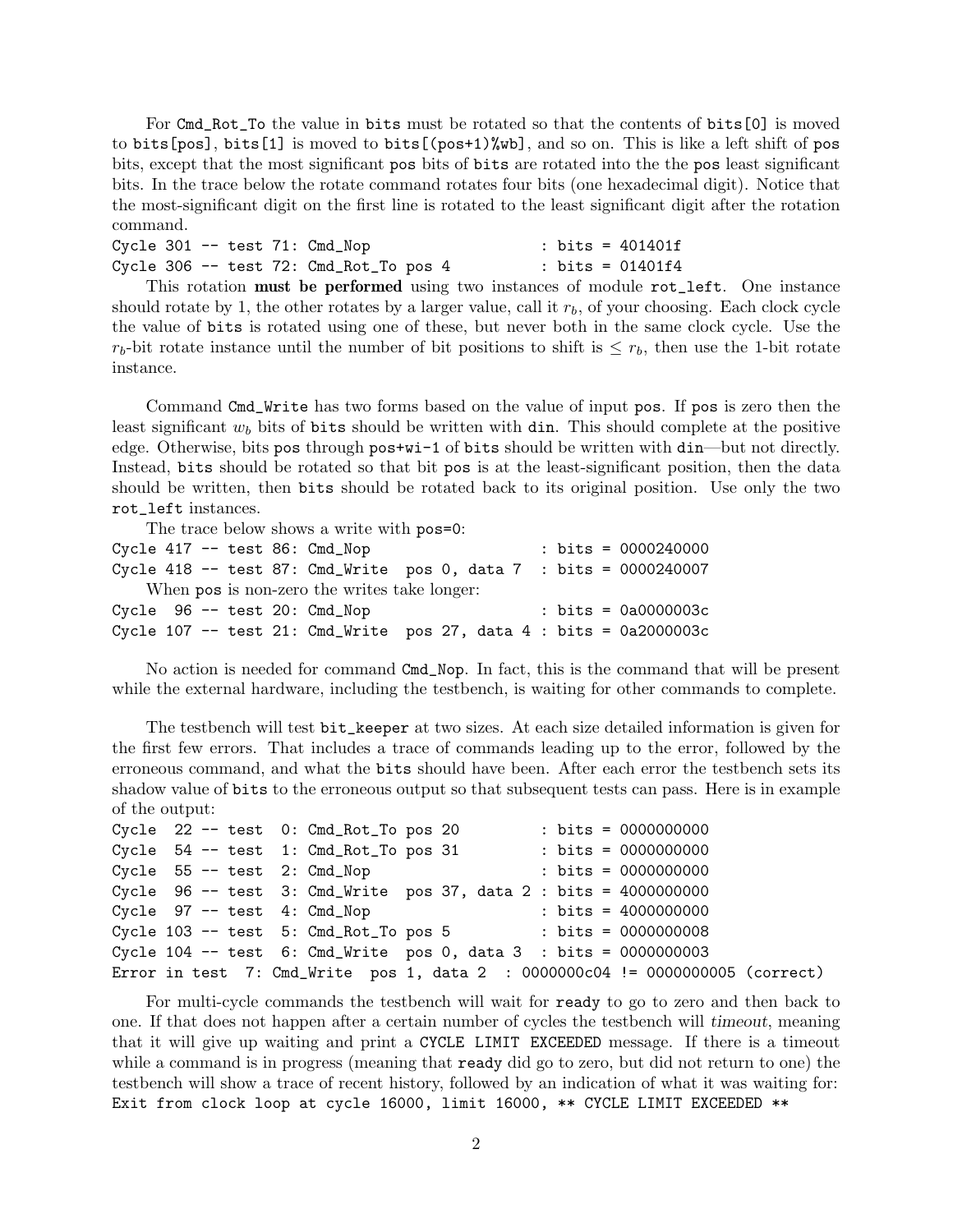```
** Preceding Commands **
Cycle 7 -- test 0: Cmd_Rot_To pos 20 : bits = 00000000000
Cycle 14 -- test 1: Cmd_Rbct_T pos 31 : bits = 0000000000
Cycle 15 -- test 2: Cmd_Nop : bits = 0000000000
** In-Progress Command **
test 3: Cmd_Write pos 37, data 2
-- Awaiting ready = 1.
```
If the testbench does not timeout then it will print a tally of the number of errors after testing each bit\_keeper instance. Also, as a measure of quality, the testbench reports the average number of cycles to perform Cmd\_Rot\_To and Cmd\_Write (with non-zero pos). For example, Starting tests for (wb=40,wi=4)

```
Finished 200 tests for (wb=40,wi=4), 0 errors.
Avg cyc Cmd_Rot_To 5.5 (67) Cmd_Write 10.6 (35)
```

```
Starting tests for (wb=28,wi=8)
Finished 140 tests for (wb=28,wi=8), 0 errors.
Avg cyc Cmd_Rot_To 4.2 (57) Cmd_Write 8.2 (18)
```
The lines starting Avg cyc report timing. The number in parentheses is the number of times the command was issued. So for the first set of tests Cmd\_Rot\_To was tried 67 times, and the average number of cycles taken to complete it was 5.5.

A lower number for Avg cyc can indicate a good design, or that certain rules were not followed.

It is very important that debugging tools are used. Take advantage of the testbench messages to see what is going wrong. Run SimVision to get a detailed look at what your module is doing.

The solution has been copied to the homework directory, and an htmlized version has been posted at

<https://www.ece.lsu.edu/koppel/v/2021/hw04-sol.v.html>. For the discussion below the solution is shown in pieces, shorn of most comments. Following that is the complete solution. The solution starts by specifying rotate amounts for the two rotation modules, followed by their instantiation.

```
localparam int rot_amt_a = 1;
localparam int rot\_amt_b = 1 \ll (ws \gg 1);
uwire [wb-1:0] ra, rb;
rot_left #(wb,rot_amt_a) rl1(ra,bits);
```
rot\_left #(wb,rot\_amt\_b) **rl8**(rb,bits);

The rotate amount of the first module is set to 1, but a localparam is used for its value. To minimize the number of rotations the rotate amount for the second module,  $rot\_amt\_b$ , should be set to the square root of wb. To minimize delay it should be set to a power of 2. Here it is set to a power of 2 close to the square root of wb.

Rotations are to be done over several cycles. As stated in the problem commands are presented at the inputs for just for one cycle, and are then replaced with a Cmd\_Nop until the ready returns to 1. To remember what needs to be done three registers will be used, rot\_to\_do, rot\_to\_return, and wval. Register rot\_to\_do is set to the number of bits of rotation that still need to be done. For Cmd\_Rot\_To it is initialized to pos and for Cmd\_Write with pos!=0 it is initialized to wb - pos. Register rot\_to\_return is set to the amount of rotation needed after the write is performed. Register wval is the value to write.

The ready output is set to 1 when both rot\_to\_do and rot\_to\_return are both zero.

logic [ws-1:0] rot\_to\_do; // Remaining amount of rotation to do. logic [ws-1:0] rot\_to\_return; // Amount of rotation needed after write.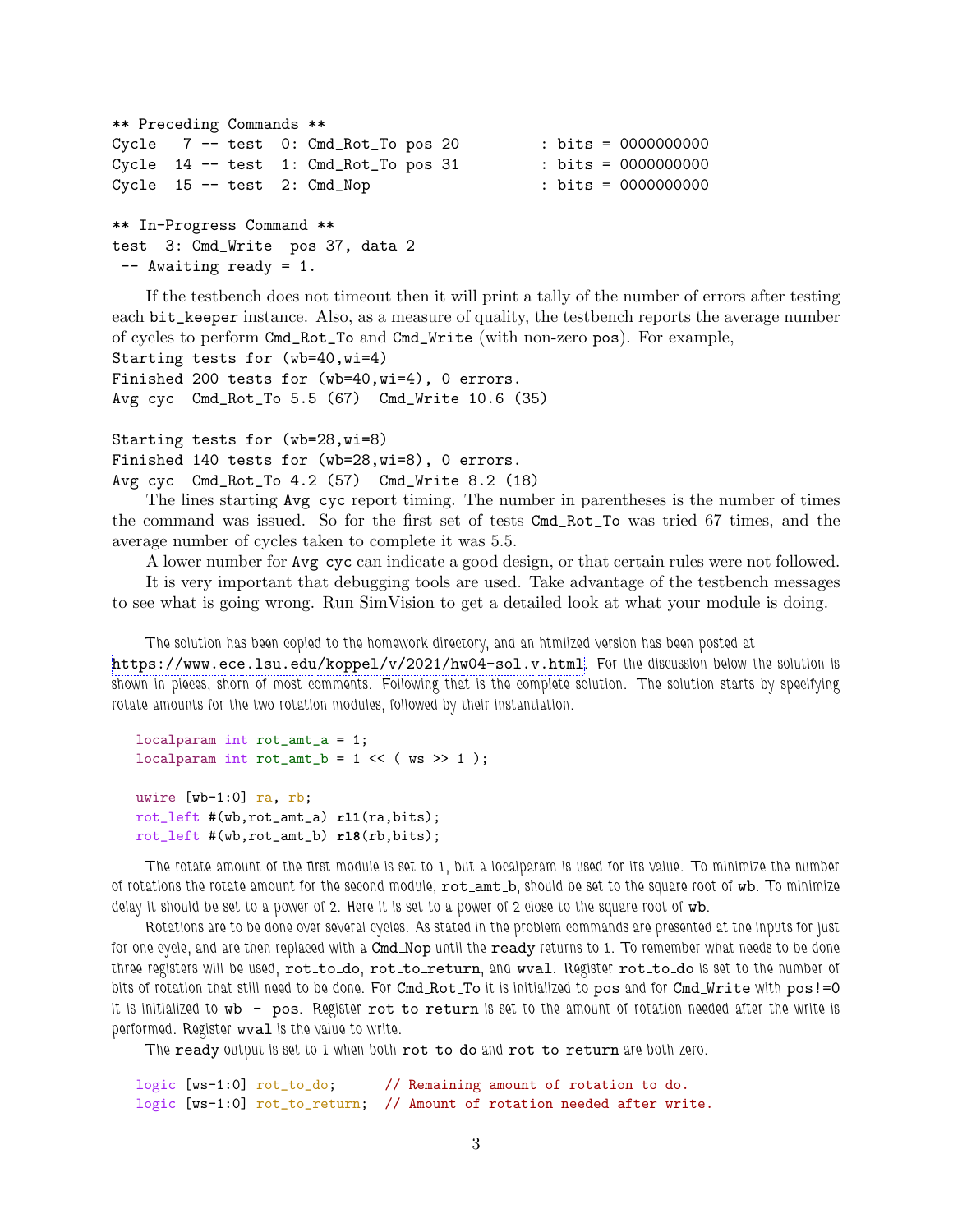```
logic [wi-1:0] wval; // Value to write.
assign ready = rot_to_do == 0 && rot_to_return == 0;
```
The main always ff has just a single case statement. Cmd Reset is straightforward:

```
always_ff @( posedge clk ) begin
  case ( cmd )
    Cmd_Reset: begin
       bits = 0;rot_to_do = 0;
       rot_to_return = 0;
    end
```
For Cmd Rot To the rotate amount is saved in rot to do. The work of rotating is done when cmd is Cmd Nop.

```
Cmd_Rot_To: begin rot_to_do = pos; end
```
What Cmd\_Write does depends on pos. If it's zero the write is done immediately. Otherwise rot\_to\_do is set to an amount that will bring bit pos to the least-significant position. Variable rot\_to\_return is set to the rotation to use after the write completes, one which moves the least-significant bit back to where it was. Also, the write value is saved.

```
Cmd_Write:
  if (pos == 0) begin{bmatrix} \\ \\ \\ \end{bmatrix}bits[wi-1:0] = din;end else begin
     rot_to_do = wb - pos;wval = din;rot_to_return = pos;
  end
```
The work of rotating is done when cmd is set to Cmd\_Nop. If  $rot\_to\_do$  is non-zero (which means  $\geq rot\_amt\_a$ ) then bits is set to the output of the appropriate rotation module and  $rot\_to\_do$  is decremented. Note that the rotation being performed can be for one of three purposes: a Cmd\_Rot\_To, the rotation before a write, or the rotation after a write.

```
Cmd_Nop: begin
   if (rot_to_do \ge rot_amt_b) begin
     bits = rb; \frac{1}{2} // Use output of larger rot module.
     rot_to_do -= rot_amt_b; // Decrement remaining rot amt.
   end else if ( rot_to_do >= rot_amt_a ) begin
     bits = ra; \frac{1}{10} Use output of smaller rot module.
     rot_to_do -= rot_amt_a; // Decrement remaining rot amt.
   end
 // More Cmd_Nop code below
```
Next, Cmd\_Nop needs to check whether a write needs to be done now. (A write needs to be done if rot\_to\_return is non-zero and it needs to be done now if also rot\_to\_do is zero.) If so, the write is performed and rot\_to\_do is set so that bits is rotated back to its original position.

```
if ( rot_to_do == 0 && rot_to_return !=0 ) begin
  bits[wi-1:0] = wval;rot_to_do = rot_to_return;
  rot_to_return = 0;
```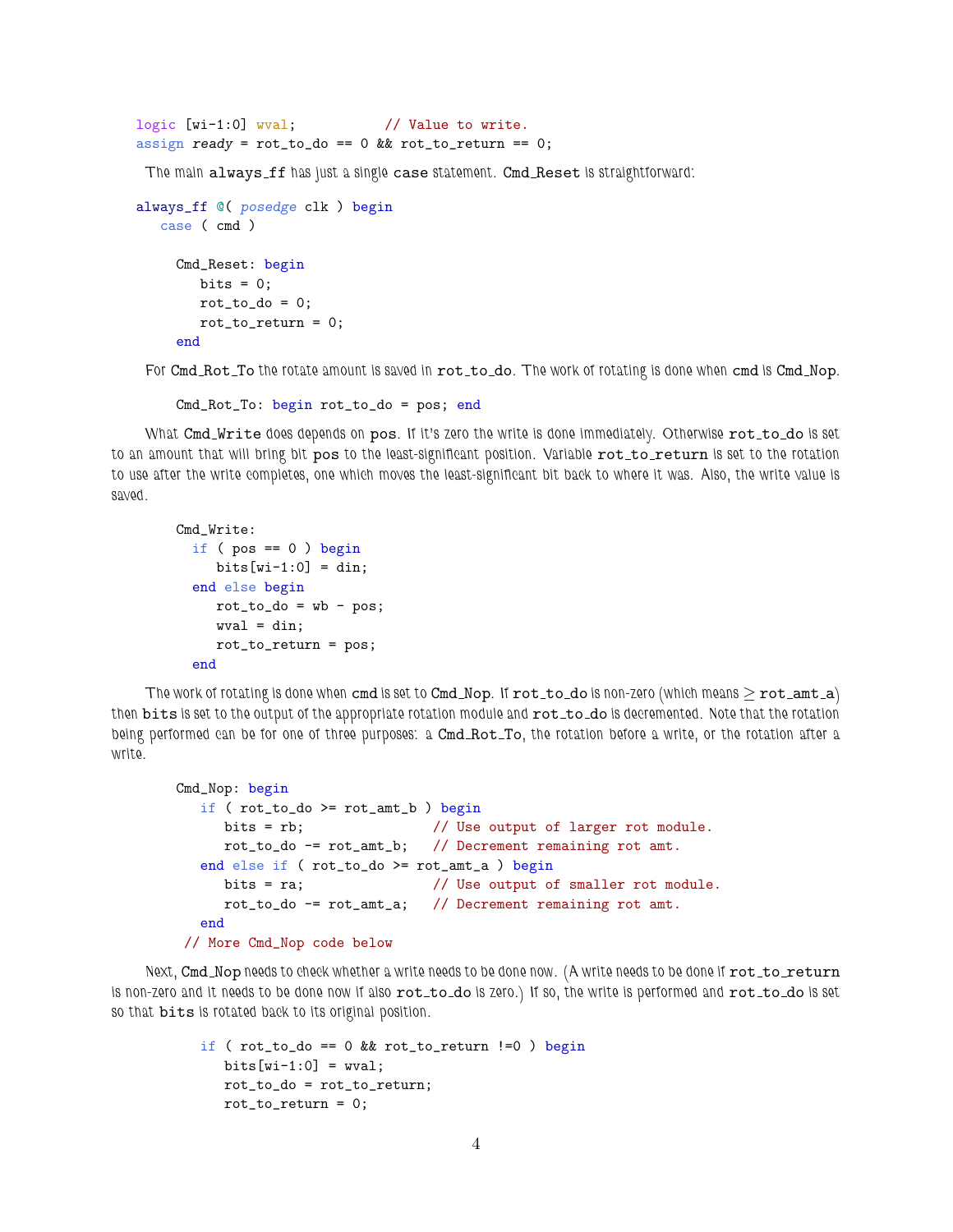end

The entire solution with more comments appears below.

Grading Notes: In many solutions there were three separate pieces of code to perform rotate: one used for Cmd Rot To, one used before a write, and one used after a write. That code duplication makes it harder for humans to read, and could also lead to more costly and slower designs.

```
module bit_keeper
```

```
#( int wb = 64, wi = 8, ws = \frac{\text{c}}{\text{c}}\log(2(\text{wb}))( output logic [wb-1:0] bits,
   output uwire ready,
   input uwire [3:0] cmd,
   input uwire [wi-1:0] din,
   input uwire [ws-1:0] pos,
   input uwire clk );
```

```
/// SOLUTION
```

```
// Specify Rotation Amounts
//
localparam int rot_amt_a = 1;
localparam int rot\_amt_b = 1 \ll (ws \gg 1);
//
// To minimize the number of rotations, rot_amt_b should be set to
// the square root of wb. But, to minimize delay it should be set
// to a power of 2. Here it is set to a power of 2 close to the
// square root of wb.
// Instantiate Rotation Modules
//
uwire [wb-1:0] ra, rb;
rot_left #(wb,rot_amt_a) rl1(ra,bits);
rot_left #(wb,rot_amt_b) rl8(rb,bits);
logic [ws-1:0] rot_to_do; // Remaining amount of rotation to do.
logic [ws-1:0] rot_to_return; // Amount of rotation needed after write.
logic [wi-1:0] wval; // Value to write.
// The module is ready if there is no remaining rotation to do.
//
assign ready = rot_to_do == 0 && rot_to_return == 0;
```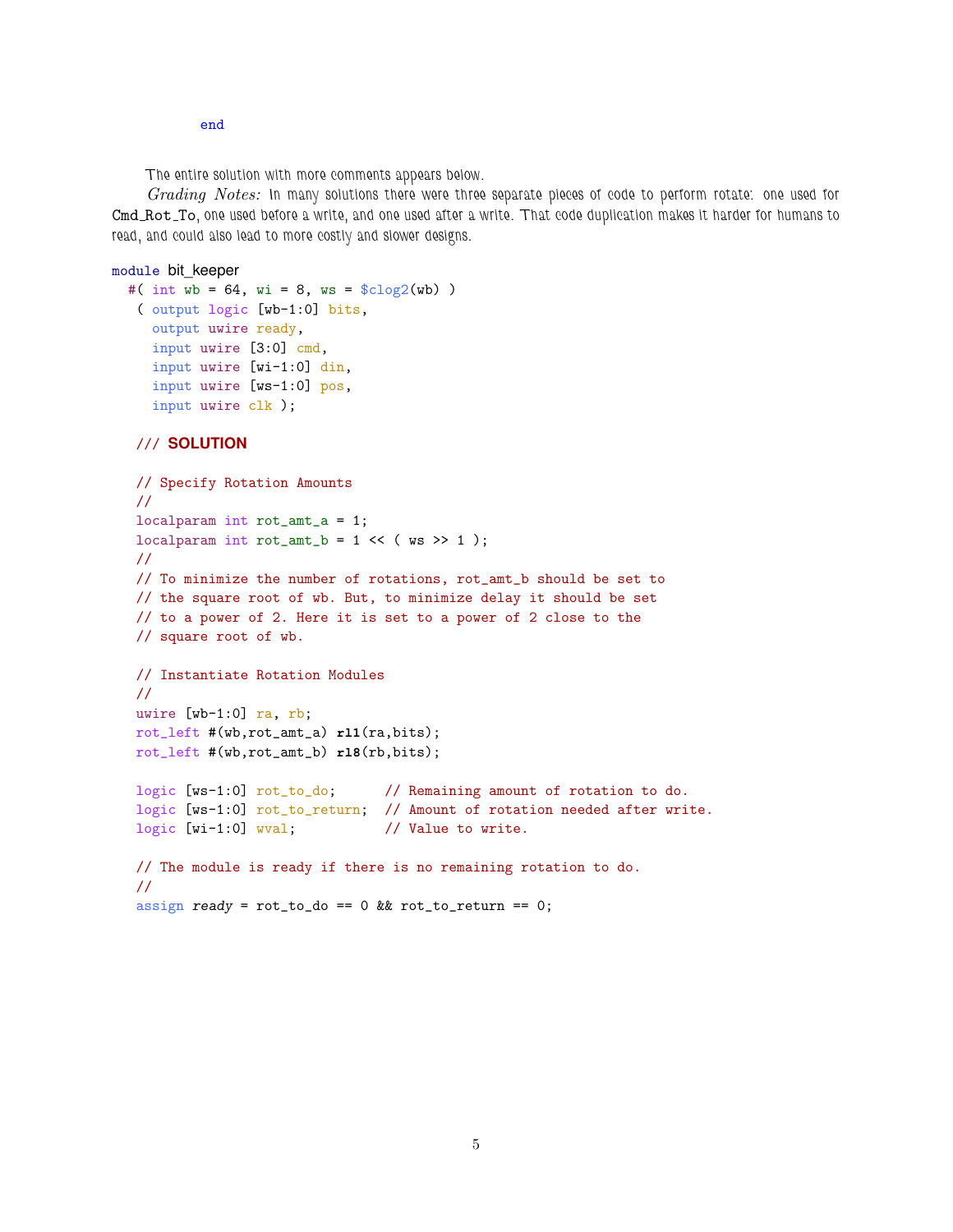```
always_ff @( posedge clk ) begin
  case ( cmd )
    Cmd_Reset: begin
       //
       // Perform Reset
       bits = 0;rot_to_do = 0;rot_to_return = 0;
    end
    Cmd_Rot_To: begin
       //
       // Set Amount of Rotation
       //
       // The rotation will be performed in subsequent cycles.
       rot_to_do = pos;
    end
    Cmd_Write:
      if ( pos == 0 ) begin
         //
         // Perform Write Immediately
         bits[wi-1:0] = din;end else begin
         //
         // Perform Write Later
         // Set amount of rotation needed before the write, ..
         //
         rot_to_do = wb - pos;//
         // .. save the value that will be written, ..
         //
         wval = din;
         //
         // .. and save the amount of rotation needed after the write.
         //
         rot_to_return = pos;
```
end